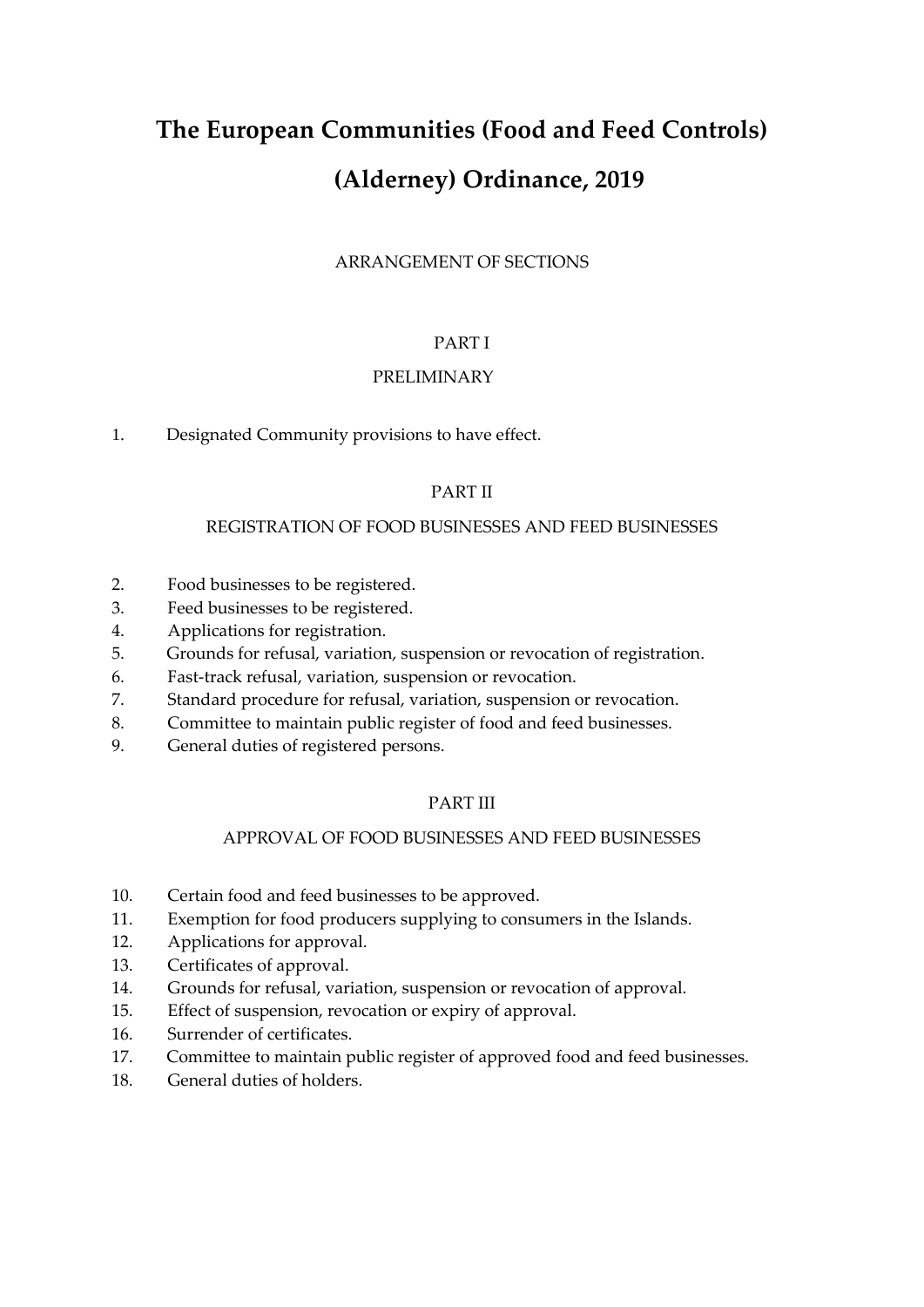# PART IV

## DUTIES RELATING TO FOOD, FEED AND RELATED OPERATIONS

## *Specific duties relating to feed*

- 19. Undesirable substances in feedingstuffs.
- 20. Notice of feed importation.

## *Duties in relation or supplementary to Regulation 178/2002*

- 21. Importation of food or feed.
- 22. Unsafe food or feed.
- 23. Labelling, advertising and presentation.
- 24. Requirements of food law and verification.
- 25. Identification, traceability and other information requirements.
- 26. Withdrawal and recall.
- 27. Exports and re-exports.

## *Duties in relation to other Community provisions*

- 28. Contravention of Regulation 852/2004 (hygiene of foodstuffs).
- 29. Contravention of Regulation 853/2004 (hygiene rules for food of animal origin).
- 30. Contravention of Regulation 854/2004 (products of animal origin for human consumption).
- 31. Contravention of Regulation 183/2005 (feed hygiene).
- 32. Contravention of Regulation 2073/2005 (microbiological criteria for foodstuffs).
- 33. Contravention of Regulation 2015/1375 (*Trichinella* in meat).
- 34. Contravention of Commission Regulation 669/2009 (imports of feed or food of non-animal origin).
- 35. Contravention of Regulation 767/2009 (placing on the market and use of feed).
- 36. Temperature control requirements.
- 37. Records required by designated Community provisions.

## PART V

## ADMINISTRATION AND ENFORCEMENT

## *Authorised officers*

38. Authorised officers and delegations.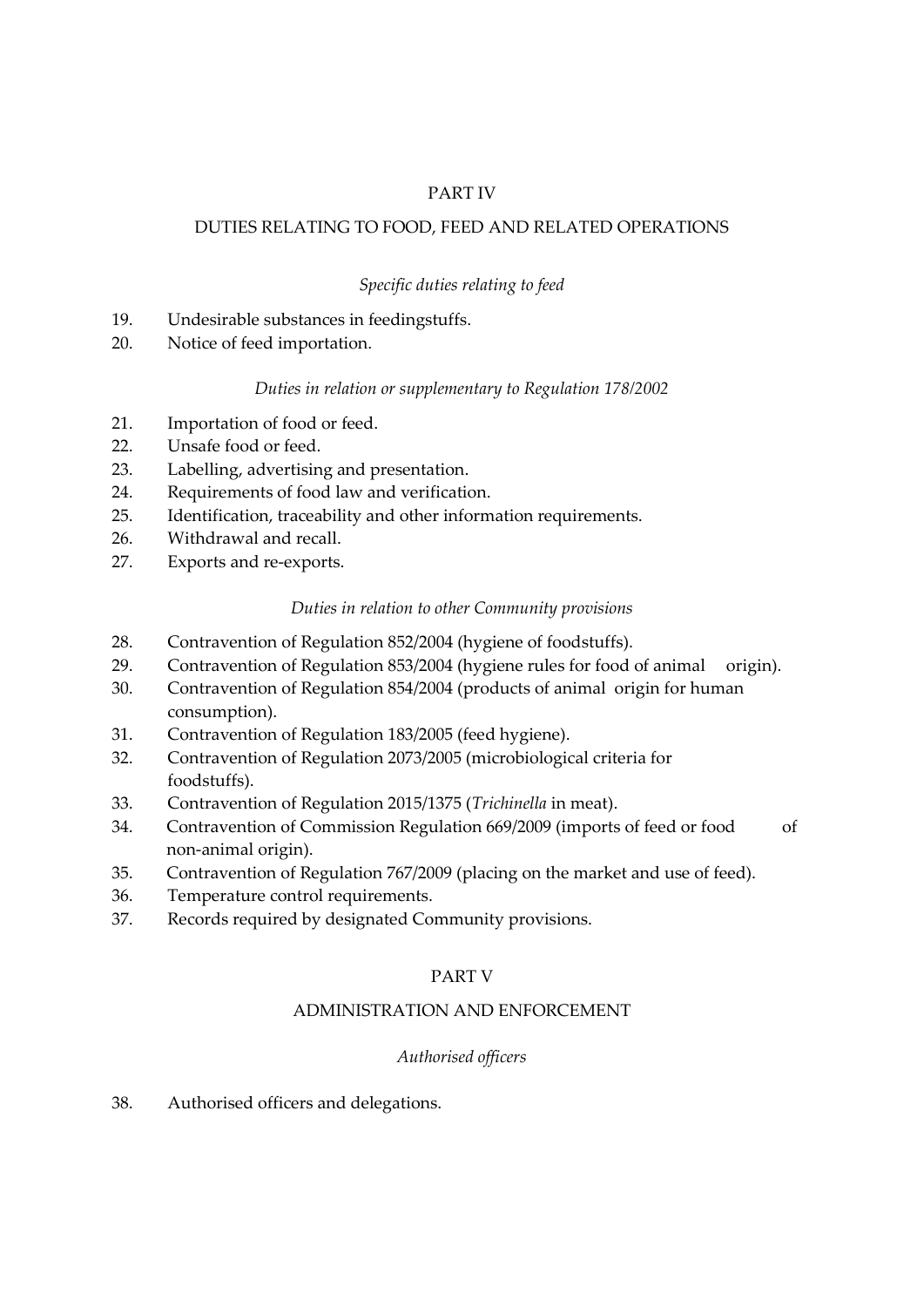## *Powers of entry, search, etc.*

- 39. General powers of entry, search, etc.
- 40. Safeguards for general powers of entry, search, etc.
- 41. Entry to dwellings restricted.

*Warrant to enter dwellings, etc.*

- 42. Warrants for entry, etc.
- 43. Procedure for search warrants.
- 44. Requirements of search warrants.
- 45. Execution of warrants.
- 46. Safeguards for warranted entry, search, etc.
- 47. Endorsement, return and inspection of warrants.

## *Miscellaneous powers*

- 48. Persons exercising powers may bring other persons and things.
- 49. Detention, storage and disposal of seized property.

## *Enforcement powers*

- 50. Interpretation of this section and sections 51 to 57.
- 51. Improvement notices.
- 52. Prohibition orders.
- 53. Emergency prohibition notices and orders.
- 54. Remedial action notices.
- 55. Detention notices.
- 56. Inspection and seizure of suspected food.
- 57. Food which has not been produced, etc. in accordance with an applicable Community provision or a relevant Ordinance.

## *Orders of the Court of Alderney*

58. Court orders relating to seized property.

## *General provision*

59. Other powers not limited.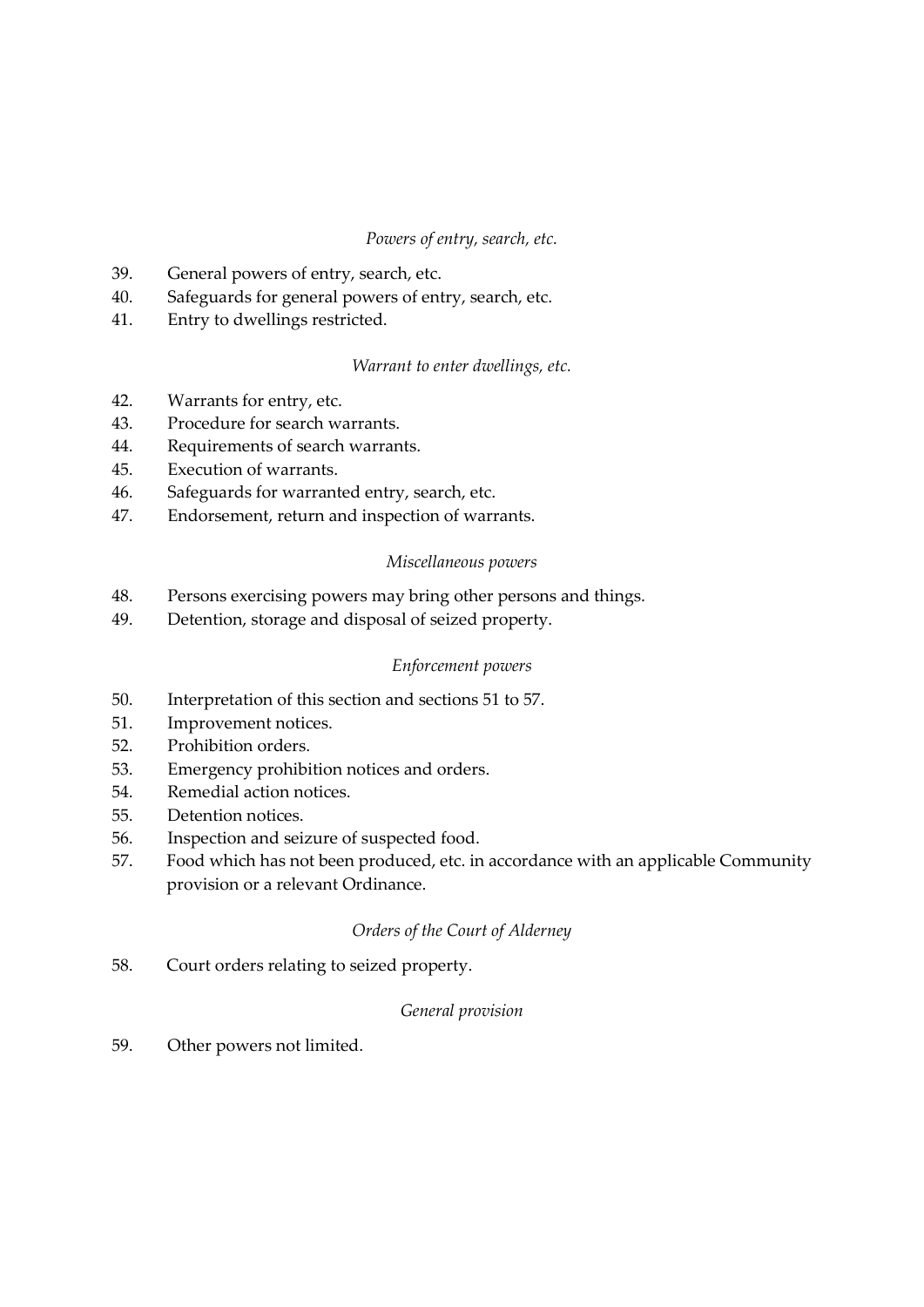## PART VI

#### APPEALS

- 60. Appeals against registration or approval decisions.
- 61. Appeals against disposal, improvement or remedial action notices.

#### PART VII

## REGULATIONS

- 62. Saving of power to make regulations as to composition of food, etc.
- 63. Saving of power to make regulations as to labelling and description of food.
- 64. Saving of power to make regulations as to food hygiene.
- 65. Saving of power to make regulations to implement applicable Community provisions.
- 66. Emergency control regulations.
- 67. Regulations may provide for appeals and create offences.
- 68. Regulations may impose charges and fees.
- 69. Regulations may amend or substitute certain provisions and Schedules.
- 70. Consultation and general provisions as to regulations.

#### PART VIII

#### OFFENCES AND PROCEEDINGS

- 71. Obstruction, etc. or provision of false, deceptive or misleading information.
- 72. Criminal liability of directors, etc.
- 73. Criminal proceedings against unincorporated bodies.
- 74. Penalties and expenses.
- 75. Exception for claims made in accordance with Regulation 1924/2006.
- 76. Exception for food supplements.
- 77. Defence of due diligence.
- 78. Defence of publication in the course of business.
- 79. Derogations or transitional measures.
- 80. Results of analysis not to be adduced unless samples divided.
- 81. Evidence of certificates, etc.